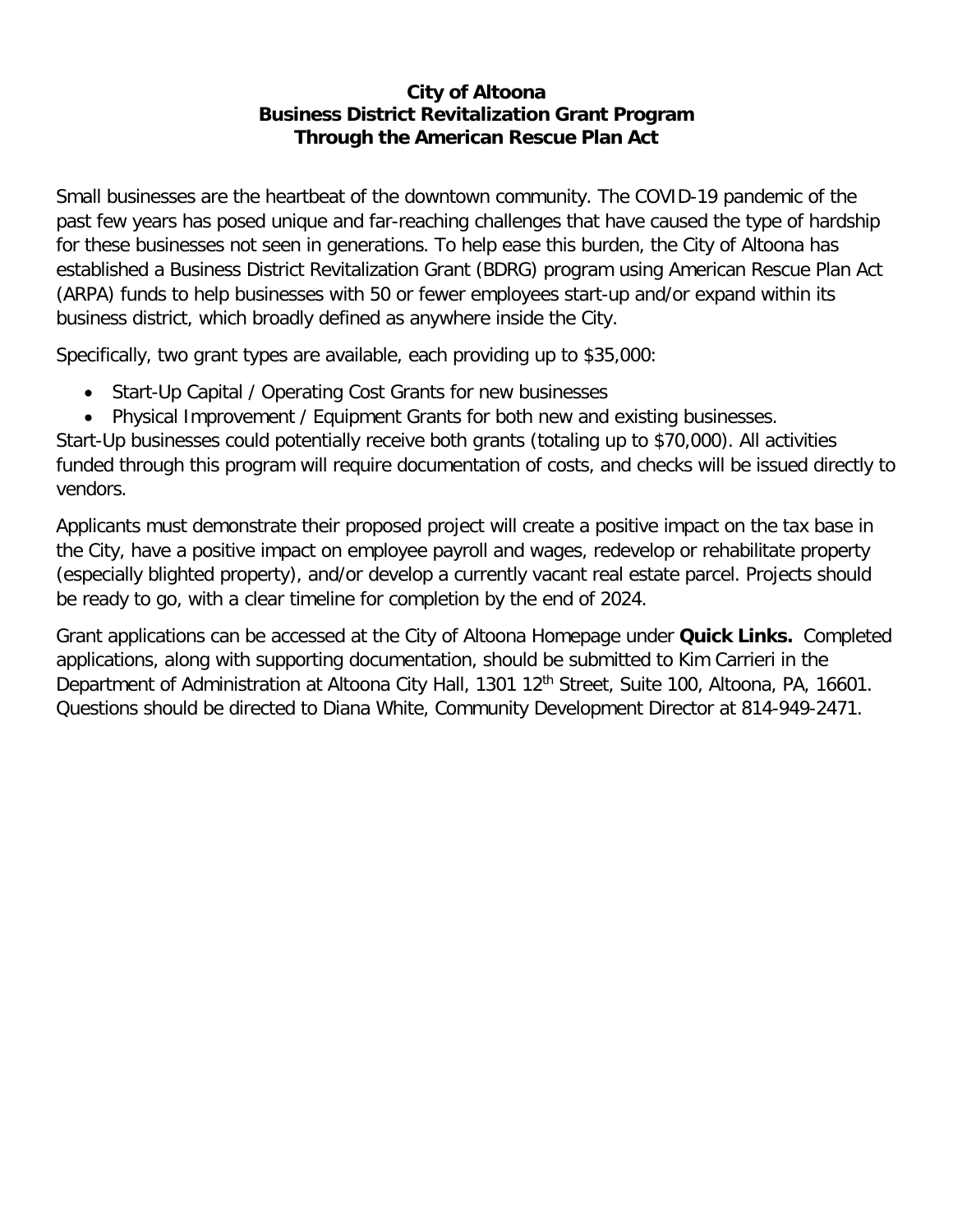# **City of Altoona Business District Revitalization Grant Program**

### **Grant Application**

Date: \_\_\_\_\_\_\_\_\_\_\_\_\_\_\_\_\_

| <b>BUSINESS OWNER (APPLICANT) INFORMATION</b>                                                                               |      |                                          |       |     |
|-----------------------------------------------------------------------------------------------------------------------------|------|------------------------------------------|-------|-----|
| Business Type: Sole Proprietorship _______ Partnership ________ Corporation _____                                           |      |                                          |       |     |
|                                                                                                                             |      |                                          |       |     |
| <b>Business Legal Name</b>                                                                                                  |      |                                          |       |     |
| Physical Address:                                                                                                           | City |                                          | State | Zip |
| <b>Business Phone:</b>                                                                                                      |      | Email:                                   |       |     |
| Contact:                                                                                                                    |      | Phone:                                   |       |     |
| Check one: Existing Business: _______ If existing, are your EXPANDING or RELOCATING (circle one)<br>New Business: _________ |      |                                          |       |     |
| <b>Business Description:</b>                                                                                                |      |                                          |       |     |
| Year Established:                                                                                                           |      | Number of Employees:                     |       |     |
| <b>BUSINESS LOAN INFORMATION</b>                                                                                            |      |                                          |       |     |
| Startup Capital/Operating Grant ______ (New businesses only)                                                                |      | Loan Request: \$________________________ |       |     |
| Physical Improvements/Equipment Grant                                                                                       |      | Loan Request: \$                         |       |     |

\_\_\_\_\_\_\_\_\_\_\_\_\_\_\_\_\_\_\_\_\_\_\_\_\_\_\_\_\_\_\_\_\_\_\_\_\_\_\_\_\_\_\_\_\_\_\_\_\_\_\_\_\_\_\_\_\_\_\_\_\_\_\_\_\_\_\_\_\_\_\_\_\_\_\_\_\_\_\_\_\_\_\_\_\_\_\_\_\_\_\_\_\_\_\_\_\_ \_\_\_\_\_\_\_\_\_\_\_\_\_\_\_\_\_\_\_\_\_\_\_\_\_\_\_\_\_\_\_\_\_\_\_\_\_\_\_\_\_\_\_\_\_\_\_\_\_\_\_\_\_\_\_\_\_\_\_\_\_\_\_\_\_\_\_\_\_\_\_\_\_\_\_\_\_\_\_\_\_\_\_\_\_\_\_\_\_\_\_\_\_\_\_\_\_ \_\_\_\_\_\_\_\_\_\_\_\_\_\_\_\_\_\_\_\_\_\_\_\_\_\_\_\_\_\_\_\_\_\_\_\_\_\_\_\_\_\_\_\_\_\_\_\_\_\_\_\_\_\_\_\_\_\_\_\_\_\_\_\_\_\_\_\_\_\_\_\_\_\_\_\_\_\_\_\_\_\_\_\_\_\_\_\_\_\_\_\_\_\_\_\_\_ \_\_\_\_\_\_\_\_\_\_\_\_\_\_\_\_\_\_\_\_\_\_\_\_\_\_\_\_\_\_\_\_\_\_\_\_\_\_\_\_\_\_\_\_\_\_\_\_\_\_\_\_\_\_\_\_\_\_\_\_\_\_\_\_\_\_\_\_\_\_\_\_\_\_\_\_\_\_\_\_\_\_\_\_\_\_\_\_\_\_\_\_\_\_\_\_\_ \_\_\_\_\_\_\_\_\_\_\_\_\_\_\_\_\_\_\_\_\_\_\_\_\_\_\_\_\_\_\_\_\_\_\_\_\_\_\_\_\_\_\_\_\_\_\_\_\_\_\_\_\_\_\_\_\_\_\_\_\_\_\_\_\_\_\_\_\_\_\_\_\_\_\_\_\_\_\_\_\_\_\_\_\_\_\_\_\_\_\_\_\_\_\_\_\_ \_\_\_\_\_\_\_\_\_\_\_\_\_\_\_\_\_\_\_\_\_\_\_\_\_\_\_\_\_\_\_\_\_\_\_\_\_\_\_\_\_\_\_\_\_\_\_\_\_\_\_\_\_\_\_\_\_\_\_\_\_\_\_\_\_\_\_\_\_\_\_\_\_\_\_\_\_\_\_\_\_\_\_\_\_\_\_\_\_\_\_\_\_\_\_\_\_ \_\_\_\_\_\_\_\_\_\_\_\_\_\_\_\_\_\_\_\_\_\_\_\_\_\_\_\_\_\_\_\_\_\_\_\_\_\_\_\_\_\_\_\_\_\_\_\_\_\_\_\_\_\_\_\_\_\_\_\_\_\_\_\_\_\_\_\_\_\_\_\_\_\_\_\_\_\_\_\_\_\_\_\_\_\_\_\_\_\_\_\_\_\_\_\_\_ \_\_\_\_\_\_\_\_\_\_\_\_\_\_\_\_\_\_\_\_\_\_\_\_\_\_\_\_\_\_\_\_\_\_\_\_\_\_\_\_\_\_\_\_\_\_\_\_\_\_\_\_\_\_\_\_\_\_\_\_\_\_\_\_\_\_\_\_\_\_\_\_\_\_\_\_\_\_\_\_\_\_\_\_\_\_\_\_\_\_\_\_\_\_\_\_\_ \_\_\_\_\_\_\_\_\_\_\_\_\_\_\_\_\_\_\_\_\_\_\_\_\_\_\_\_\_\_\_\_\_\_\_\_\_\_\_\_\_\_\_\_\_\_\_\_\_\_\_\_\_\_\_\_\_\_\_\_\_\_\_\_\_\_\_\_\_\_\_\_\_\_\_\_\_\_\_\_\_\_\_\_\_\_\_\_\_\_\_\_\_\_\_\_\_

PROJECT NARRATIVE (If necessary, include attachment for additional information)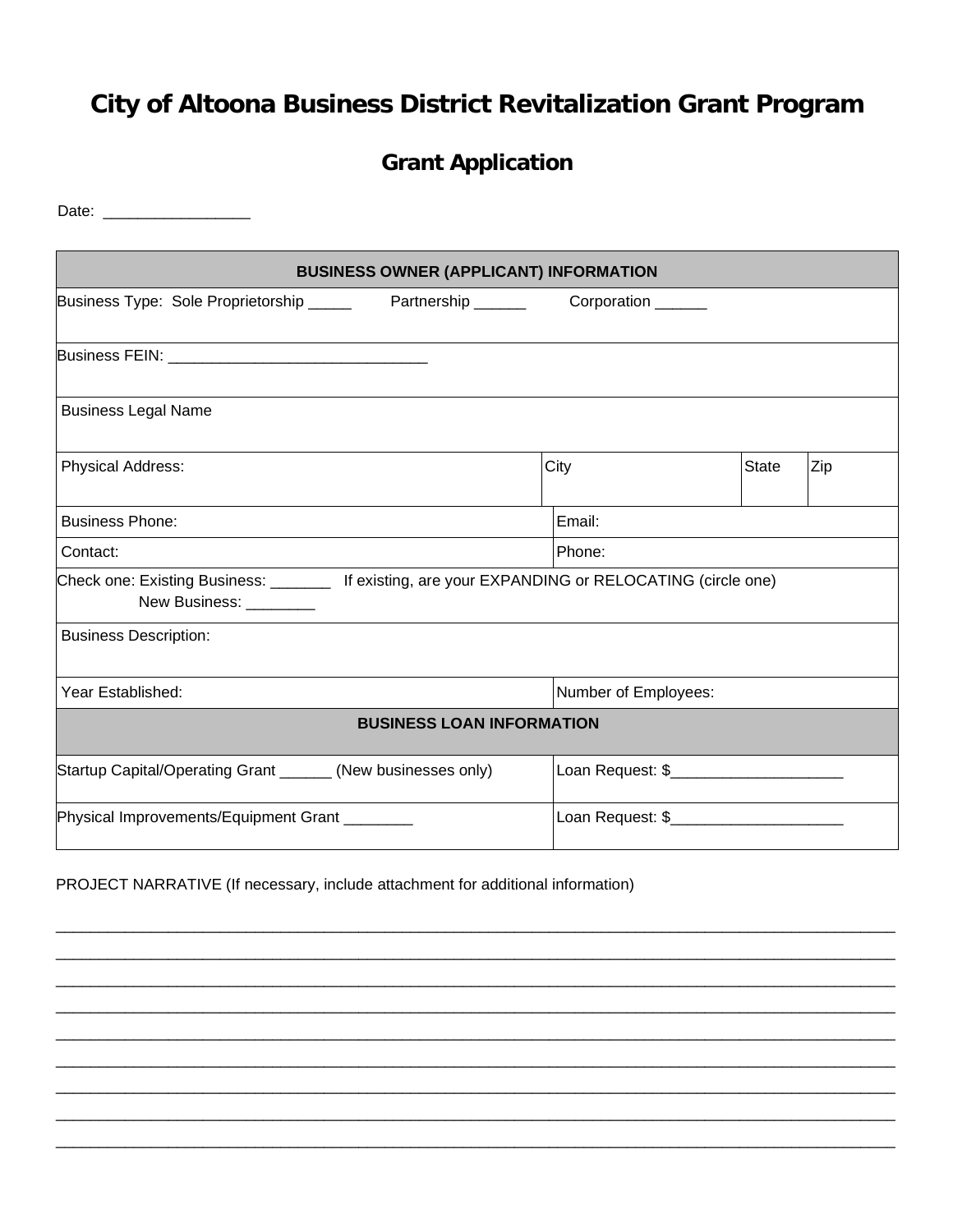|   | List the names of the Partners in the Applicant/Company. Use a separate sheet if necessary. |                               |              |           |
|---|---------------------------------------------------------------------------------------------|-------------------------------|--------------|-----------|
|   | Name/Title                                                                                  | <b>Social Security Number</b> | Control      | Ownership |
| A |                                                                                             |                               | ◘            | %         |
| B |                                                                                             |                               | Г            | %         |
| C |                                                                                             |                               | Г            | %         |
| D |                                                                                             |                               | П            | %         |
| Е |                                                                                             |                               | П            | %         |
|   |                                                                                             | <b>PROJECT INFORMATION</b>    |              |           |
|   | PROJECT SITE ADDRESS: Street                                                                | City                          | <b>State</b> | Zip       |

\_\_\_\_\_\_\_\_\_\_\_\_\_\_\_\_\_\_\_\_\_\_\_\_\_\_\_\_\_\_\_\_\_\_\_\_\_\_\_\_\_\_\_\_\_\_\_\_\_\_\_\_\_\_\_\_\_\_\_\_\_\_\_\_\_\_\_\_\_\_\_\_\_\_\_\_\_\_\_\_\_\_\_\_\_\_\_\_\_\_\_\_\_\_\_\_\_

| Uses of Funds |  | Sources of Funds |  |  |
|---------------|--|------------------|--|--|
|               |  |                  |  |  |
|               |  |                  |  |  |
|               |  |                  |  |  |
|               |  |                  |  |  |
|               |  |                  |  |  |

Checklist of Required Information:

- Quote or invoice from vendor to include a description of the item(s), total amount, who payment is payable to and address.
- Payroll support documentation (e.g., payroll vendor invoices)
	- If Project Involves Real Estate Improvements, Leasehold Improvements or Construction:
		- o Quote or bid from contractor for work to be completed
		- o Copy of all required City of Altoona Permits, Licensures, and all applicable Fees
		- o If Leasehold Improvements a copy of the executed lease and supporting letter from Lessor acknowledging work to be completed within their specific approval

City of Altoona Business Revitalization Grants will be awarded in accordance with the Guidelines authorized by the Altoona City Council (Attachment A and Attachment B). Priority will be placed on funding projects that meet these guidelines and conform to the items listed below. Please provide information and dates where applicable on how your project will positively impact the items below.

1. Creates a positive impact on the real estate/tax base within the City of Altoona

2. Creates a positive impact in employee payroll & wages (including new employment opportunities and/or retention)

3. Leverages the City's new employment opportunities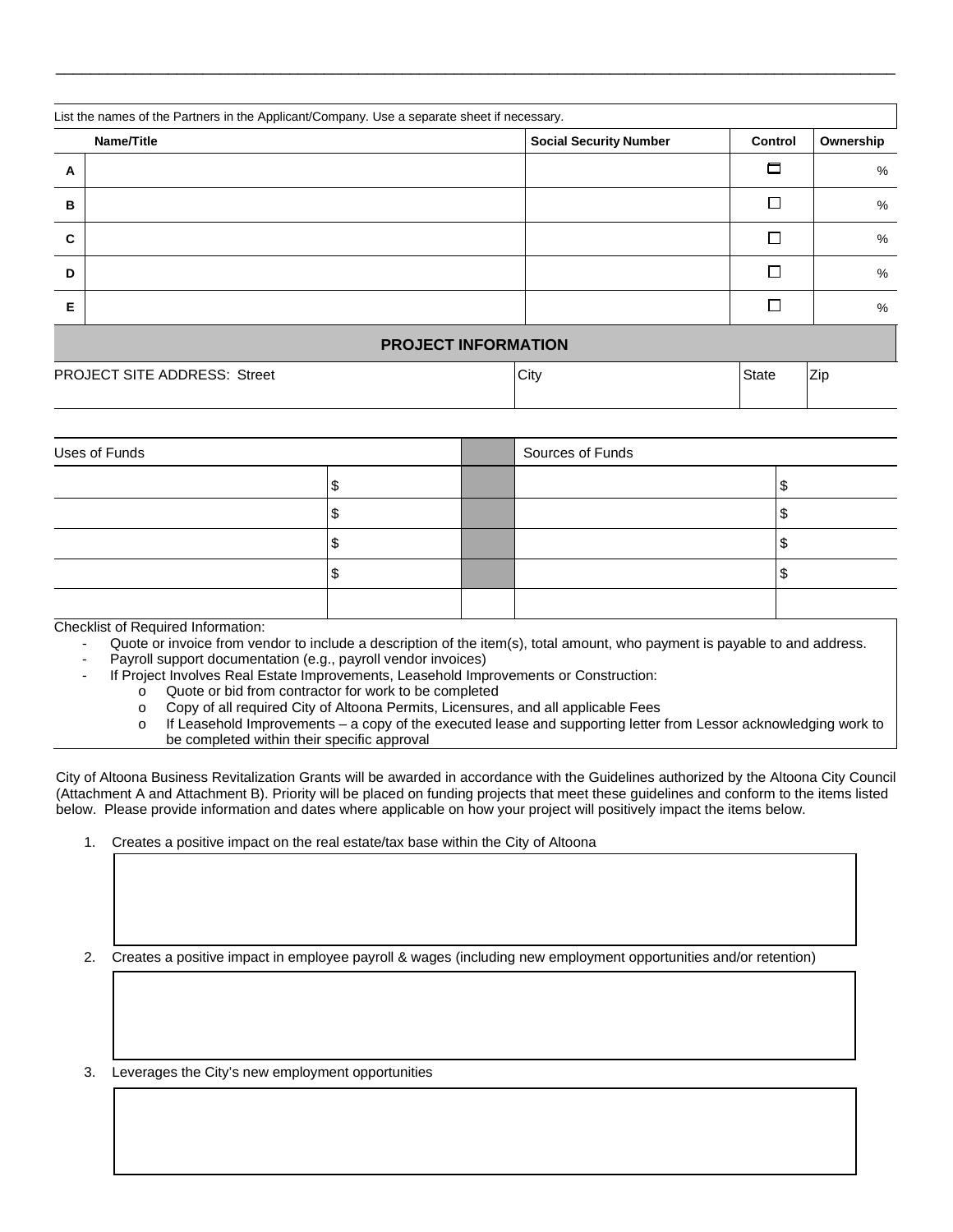- 4. Redevelopment/Rehabilitation of existing properties within the City, with an emphasis on blight remediation
- 5. Purchase of land/real estate within the City
- 6. Development of an existing vacant site within the City

#### Grant Review Committee Approval/Denial:

A. Startup Capital/Operating Grant (if applicable):

| Elizabeth Mosey, Finance Director:                                            | Approved _________ Denied _______   |                                |
|-------------------------------------------------------------------------------|-------------------------------------|--------------------------------|
|                                                                               |                                     |                                |
| Omar Strohm, City Manager:                                                    | Approved __________ Denied _______  |                                |
|                                                                               |                                     | Date: ________________________ |
| Diana White, Community Development Director: Approved _______ Denied ______   |                                     |                                |
|                                                                               |                                     |                                |
|                                                                               |                                     |                                |
| B. Physical Improvements/Equipment Grant (if applicable):                     |                                     |                                |
| Elizabeth Mosey, Finance Director:                                            | Approved __________ Denied _______  |                                |
|                                                                               |                                     |                                |
| Omar Strohm, City Manager:                                                    | Approved ___________ Denied _______ |                                |
|                                                                               |                                     |                                |
| Diana White, Community Development Director: Approved ________ Denied _______ |                                     |                                |
|                                                                               |                                     |                                |
| Final Grant Amount: \$                                                        |                                     |                                |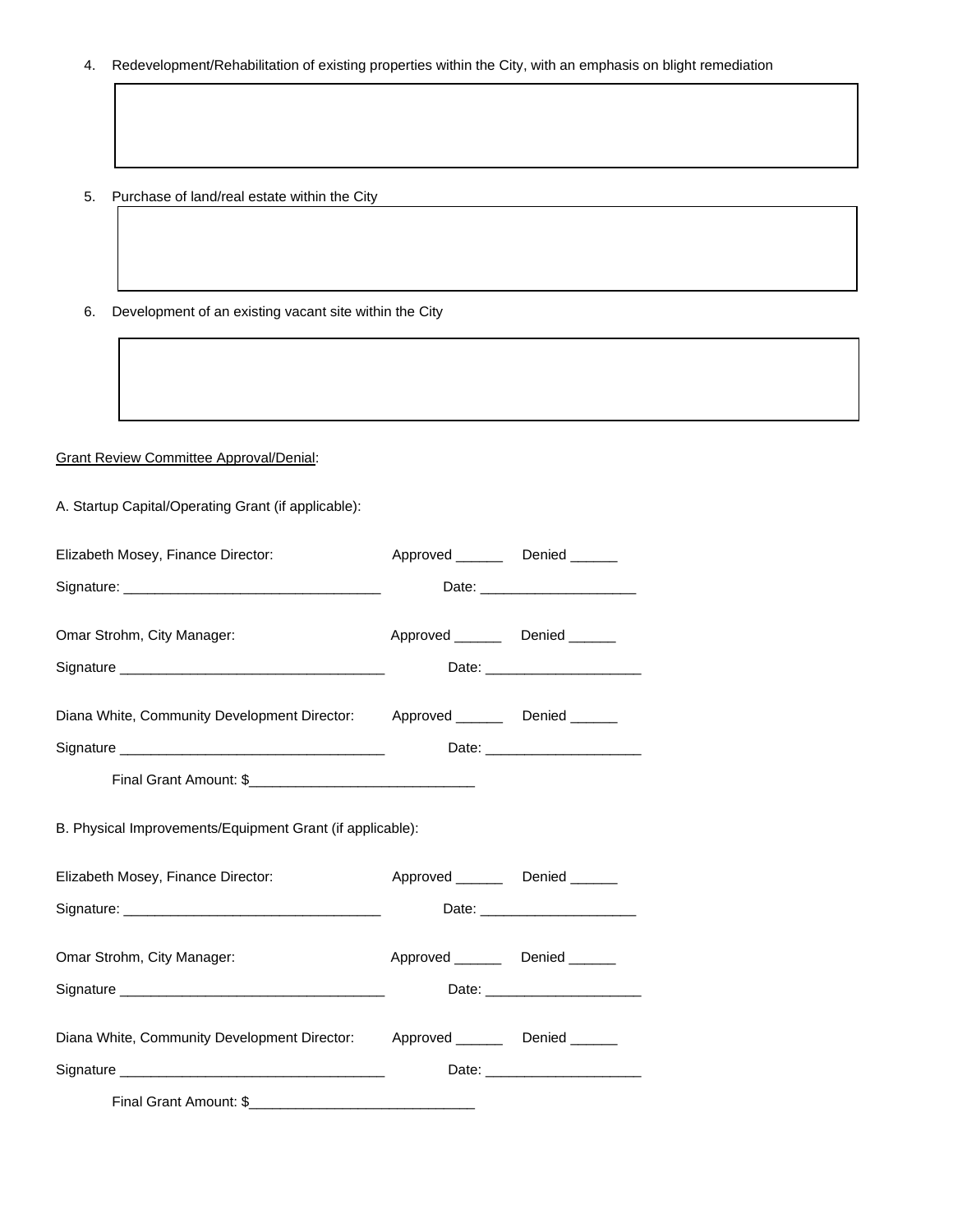## **Attachment A Business District Revitalization Grant Program Guidelines American Rescue Plan Act (ARPA)**

#### **Startup Capital / Operating Grants:**

| <b>Eligible Businesses:</b> | Any business with 50 employees or less that is located within the geographical limits of the City<br>of Altoona                                                                                                                                                                                                        |                    |  |  |
|-----------------------------|------------------------------------------------------------------------------------------------------------------------------------------------------------------------------------------------------------------------------------------------------------------------------------------------------------------------|--------------------|--|--|
| <b>Eligible Costs:</b>      | 1. Business Startup, or Seed Funding to open a new business operation in the City of Altoona                                                                                                                                                                                                                           |                    |  |  |
|                             | 2. Working Capital / Operational support for existing businesses<br>Examples of eligible uses of funds include:                                                                                                                                                                                                        |                    |  |  |
|                             |                                                                                                                                                                                                                                                                                                                        |                    |  |  |
|                             | <b>Inventory Purchases</b><br>$\overline{\phantom{a}}$                                                                                                                                                                                                                                                                 | - Marketing Costs  |  |  |
|                             | <b>Product Development Costs</b>                                                                                                                                                                                                                                                                                       | - Payroll Support  |  |  |
|                             | <b>Business Rent Expenses</b><br>$\overline{\phantom{a}}$                                                                                                                                                                                                                                                              | - Legal fees       |  |  |
|                             | <b>Utilities Costs</b><br>$\overline{\phantom{a}}$                                                                                                                                                                                                                                                                     | - Consulting Costs |  |  |
| <b>Amounts:</b>             | Up to \$35,000                                                                                                                                                                                                                                                                                                         |                    |  |  |
| <b>Match Requirement:</b>   | None                                                                                                                                                                                                                                                                                                                   |                    |  |  |
| <b>Cost Documentation:</b>  | Quotes, Bids, and/or Receipts supporting the requested amount must be submitted with the<br>application                                                                                                                                                                                                                |                    |  |  |
| Payment:                    | Payment issued through third-party check(s)                                                                                                                                                                                                                                                                            |                    |  |  |
| <b>Priority:</b>            | Given to applicants who can evidence the following outcomes:                                                                                                                                                                                                                                                           |                    |  |  |
|                             | - Creates a positive impact on real estate / wage tax base within the City of Altoona                                                                                                                                                                                                                                  |                    |  |  |
|                             | - Creates a positive impact on employee payroll & wages<br>- Creates new employment opportunities within the City of Altoona                                                                                                                                                                                           |                    |  |  |
|                             |                                                                                                                                                                                                                                                                                                                        |                    |  |  |
| <b>Application:</b>         | Grant applications can be accessed at the City of Altoona Homepage under Quick Links.<br>Completed applications, along with supporting documentation, should be submitted to Kim<br>Carrieri in the Department of Administration at Altoona City Hall, 1301 12 <sup>th</sup> Street, Suite 100,<br>Altoona, PA, 16601. |                    |  |  |
| <b>Results:</b>             | Grantees must provide documentation for all expenditures from grant funds. Expenditures may<br>be verified through an auditing process.                                                                                                                                                                                |                    |  |  |